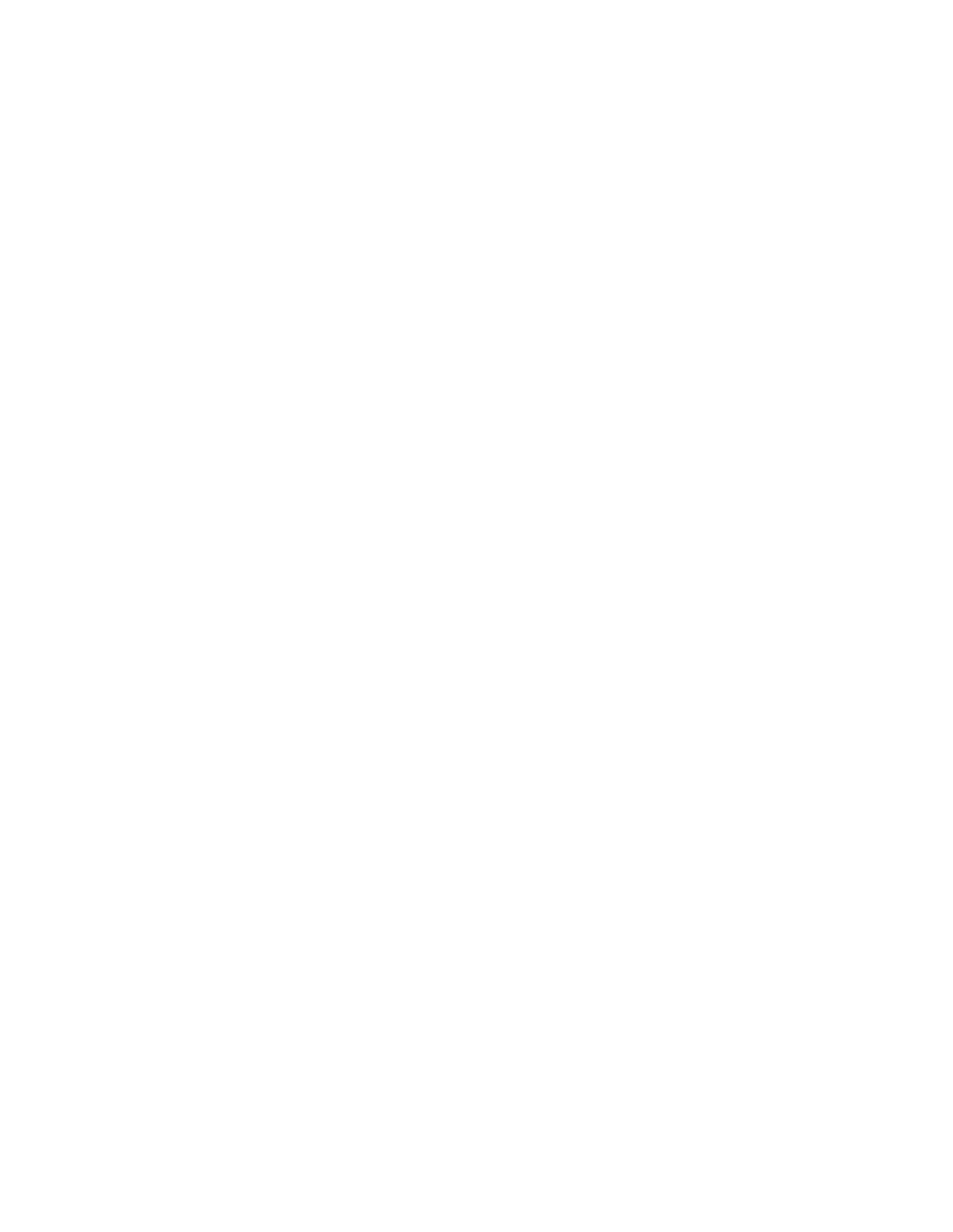# Queen of Peace Parish Religious Education Program Parent and Participant Handbook

### **Table of Contents:**

| <b>Mission Statement</b>                | $\overline{4}$ |
|-----------------------------------------|----------------|
| <b>About the Program</b>                | 4              |
| <b>Attendance</b>                       | 5              |
| <b>Lateness</b>                         | 5              |
| <b>Dress Code</b>                       | 6              |
| <b>Arrival and Dismissal Procedures</b> | 6              |
| <b>Non-Custodial Parents/Guardians</b>  | 6              |
| <b>Safety and Security</b>              | 6              |
| <b>Building Access</b>                  | 6              |
| <b>Prohibited Items</b>                 | 7              |
| <b>Faith Formation Expectations</b>     | 7              |
| <b>Homework/Assignments</b>             | 7              |
| <b>Sacraments</b>                       | 8              |
| <b>Tuition</b>                          | 8              |

| Appendix A: PREP Program Information   |
|----------------------------------------|
| Appendix B: Acknowledgement / Sign Off |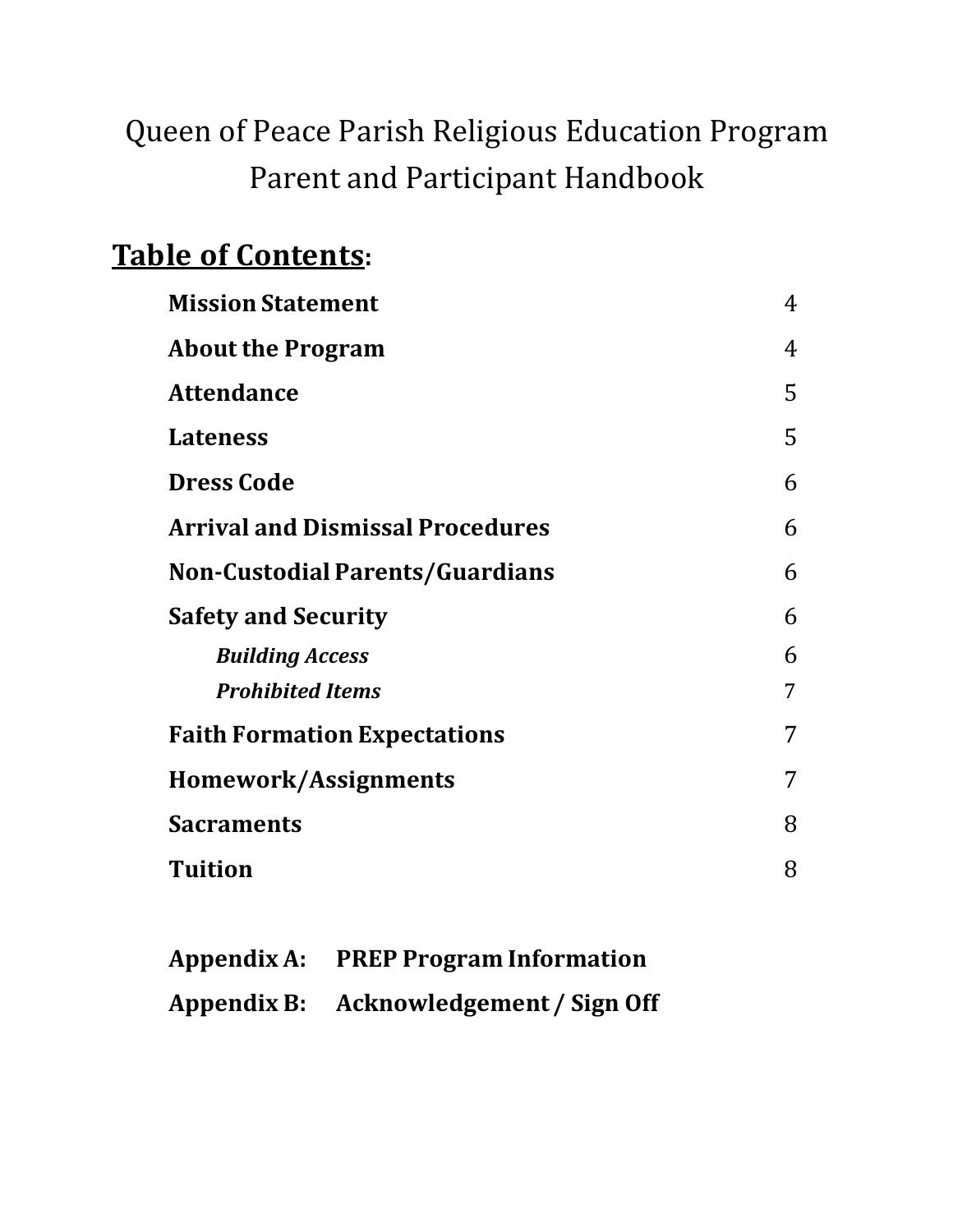## **Mission Statement**

The Parish Religious Education Program (PREP) serves Queen of Peace parish by sharing and developing the Catholic faith with our students. We do this through:

- Instruction in the fundamentals of the Catholic faith
- Fostering an understanding of, and relationship with, the persons of the Blessed Trinity
- Studying Scripture
- Providing opportunities for service to our parish and the community
- Encouraging the development of a special relationship with our parish patron - Our Lady, Queen of Peace

### **About the Program**

PREP provides for the faith formation of children and includes:

- Religious Education
- Sacramental Preparation Programs
- Children's Liturgy of the Word (Sunday Mass Program)
- Vacation Bible School

PREP at Queen of Peace also addresses the needs of:

- Un-baptized Children/Children for Full Communion
- Children with Special Needs

*This handbook sets forth the guidelinesfor participation in PREP at Queen of Peace. By enrolling your child into our program, you agree to support and abide by the provisions outlined in this handbook. Parents are therefore encouraged to discussthese provisions with their children to ensure that all parties understand the requirements and obligations of their participation in PREP at Queen of Peace.*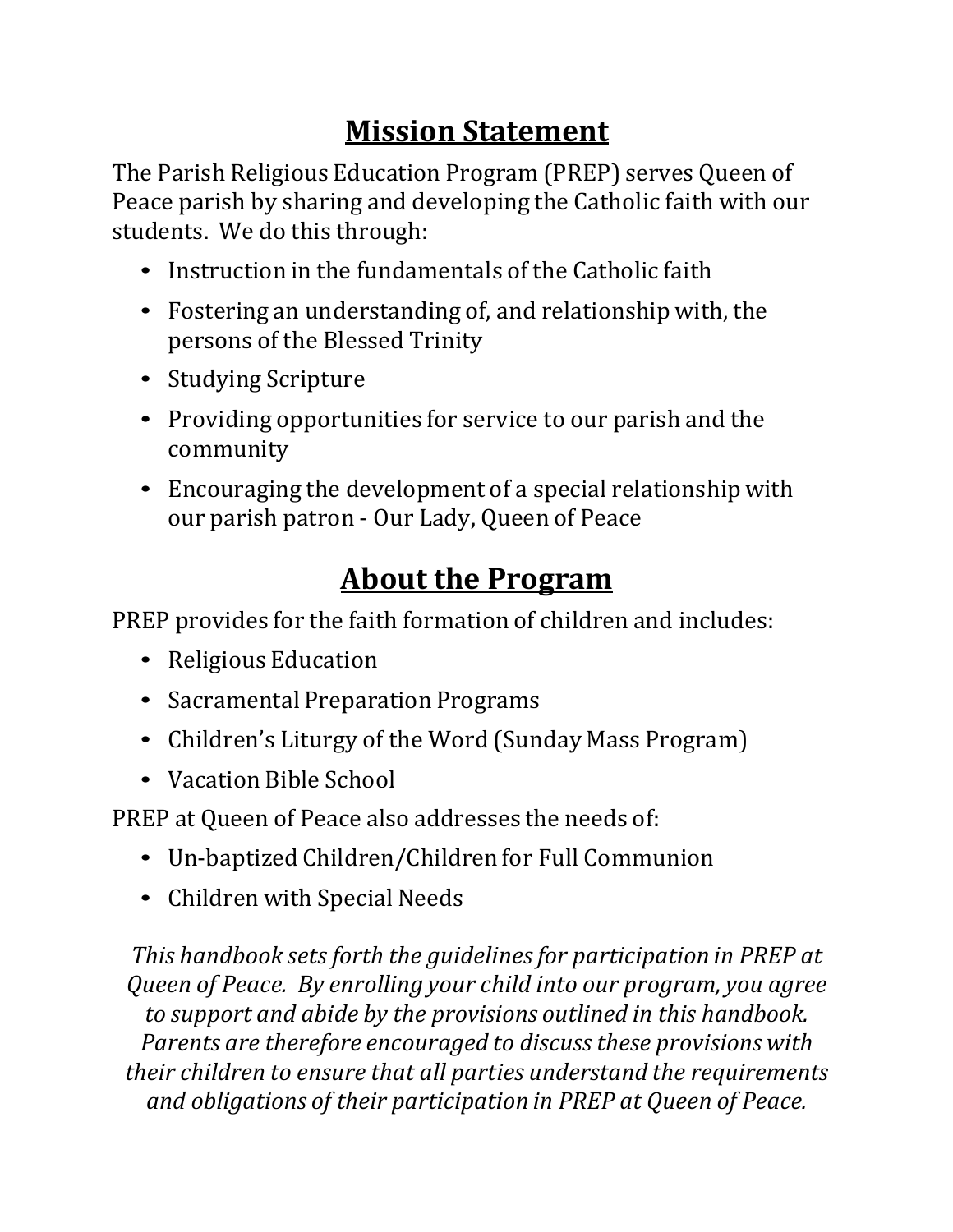# **Attendance**

The faith formation received in the program is ongoing in that each session builds upon the previous session. Therefore, it is imperative that the children attend their program's sessions regularly. If your child is unable to attend a session for any reason, a parent must:

- Call the Religious Education Office (215 886-3014) as soon as possible, but at least 1 half-hour prior to PREP time
- Be sure to leave your child's name, grade level and teacher.

If your child fails to report to a session and no phone call is received, then the absence will be recorded as "unexcused."

After the third consecutive absence, the program director will contact parents/guardians to discuss attendance concerns. Continued attendance issues may result in repeating a grade level.

Extended absences due to illness require a doctor's note upon return to the program. In addition, parents should be in regular contact with their child's catechist to obtain assignments and keep their child's formation up-to-date, especially in Sacramental years.

PREP sessions may be cancelled in the event of inclement weather. Every effort will be made to communicate cancellations, including the use of broadcast closing alerts through KYW (school #1334).

# **Lateness**

Sessions begin promptly at 6:30 PM. Therefore, any student arriving after the designated starting time will be considered late. It is strongly recommended that children arrive at least ten minutes prior to the scheduled class time. Lateness is noted on Progress Reports. Chronic lateness will require a conference with a parent

If you know ahead of time that your child will be attending the session late, please contact the Religious Education Office as described above.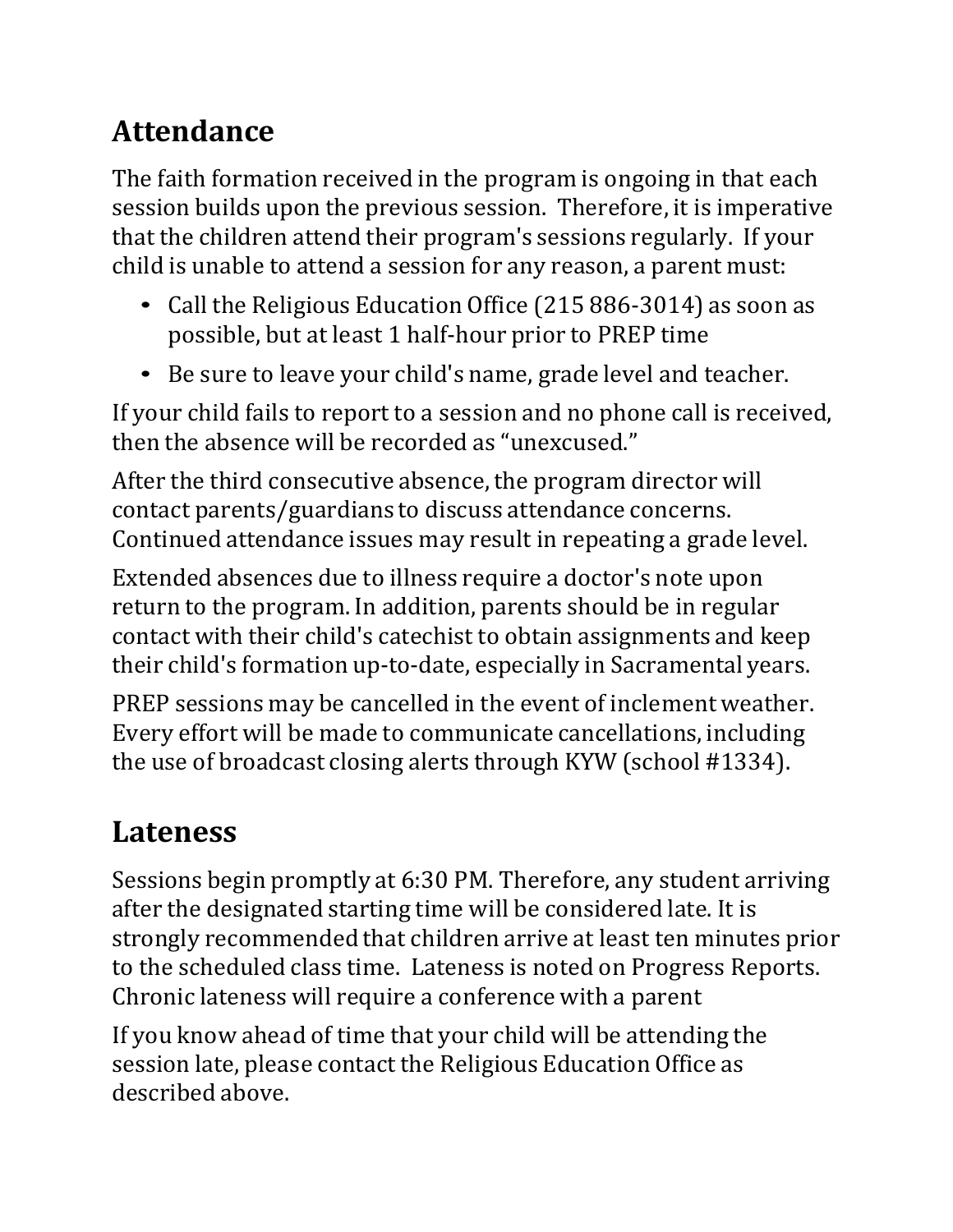# **Dress Code**

We appreciate parents' efforts in sending your child(ren) to PREP. We ask all to remember that some attire might not be considered appropriate at PREP, such as:

- Shirts bearing logos or images which may be offensive
- Pajama pants
- Short-shorts
- Clothing considered inappropriate in primary school settings

We also ask that all footwear be safe and not a tripping hazard.

If you have any questions or concerns please call or email the Religious Education office.

# **Arrival and Dismissal Procedures**

Arrival and Dismissal procedures are addressed in separate communication. These procedures are subject to change based on weather, construction, safety concerns or other unforeseen events.

# **Non-Custodial Parents/Guardians**

It is the responsibility of custodial parent or guardian to provide the names and phone numbers of court authorized persons allowed to pick up and drop off their children.

# **Safety and Security**

The safety and security of PREP students and staff is very important. In order to ensure a safe and productive learning environment, please take note of the following requirements:

#### **Building Access**

Every door of the school building will remain locked during PREP time. No one is admitted during instructional time unless this has been cleared with the Director. An adult is on duty in the office area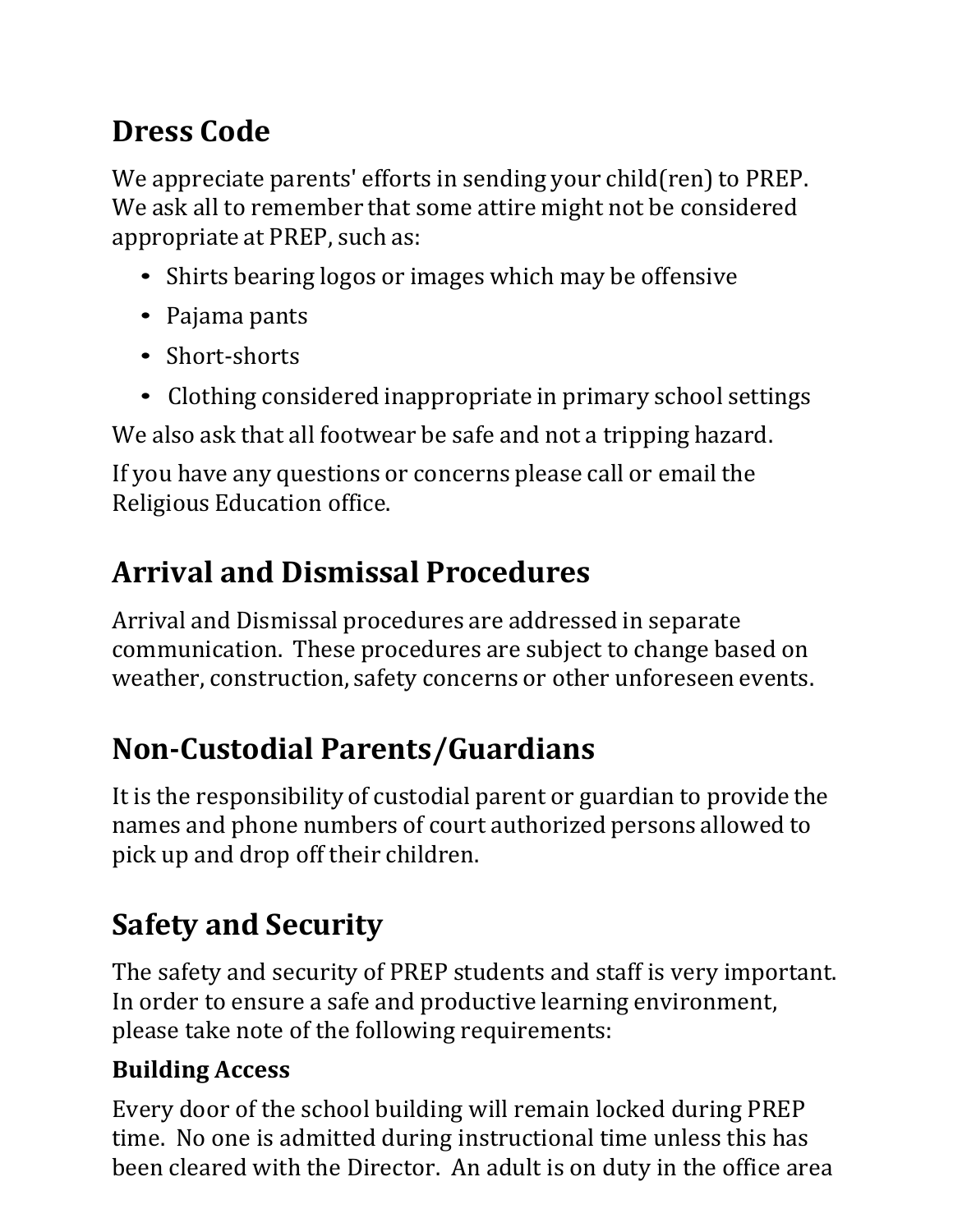and another is on duty in the primary corridor.

Entrance to and exit from the school are from the front doors **ONLY.**

#### **Prohibited Items**

The following items are considered prohibited:

- Weapons
- Drugs/Alcohol
- Tobacco products
- Gum
- Food/Beverage (outside of pre-approved classroom activities)
- Electronics, including games, cell phones, iPods, tablets, etc. Any

prohibited item(s) will be confiscated and returned directly to the student's parent or guardian ONLY.

### **Faith Formation Expectations**

Faith formation relies on both the academic instruction received in PREP classes, as well experiencing faith in action. This includes active participation and witness to our Catholic faith through:

- Attendance at Mass weekly and on Holy Days of Obligation by the family
- Encouraging the development of prayer/devotional habit in the home
- Service opportunities in our parish, schools and community

### **Homework/Assignments**

Catechists will address homework assignments and expectations in the class session. Any homework assignments missed due to absence may be:

• Emailed to the family by the catechist and/or Director of Religious Education (DRE)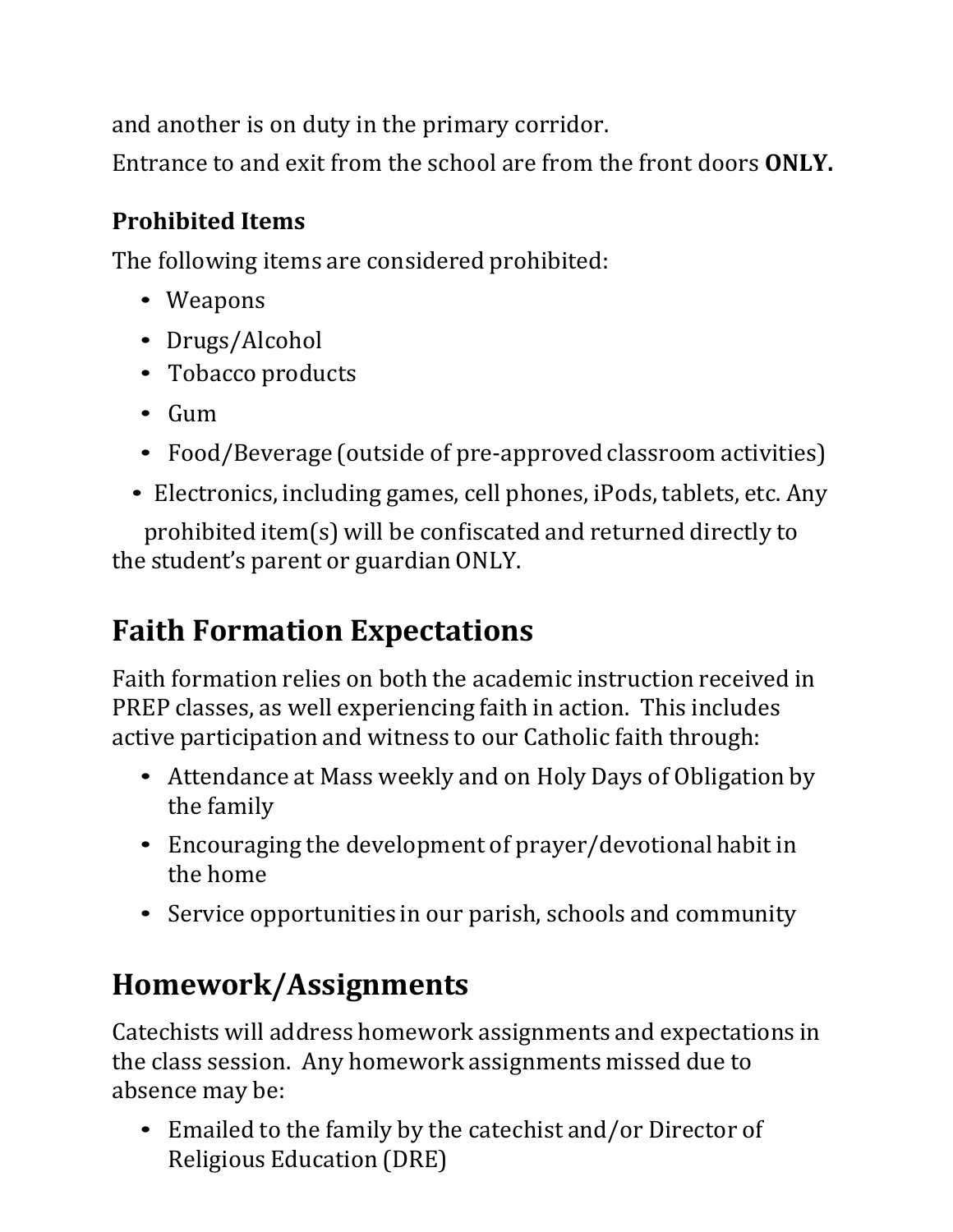• Given in hardcopy format at the next class session

A workbook is assigned to every participant for the applicable PREP year program. Participants are required to bring the workbook to each PREP session.

### **Sacraments**

Students in Sacramental years will receive instruction and preparation for the specific Sacrament. This may include activities outside of and in addition to regular PREP sessions, such as:

- Additional assignments/learning projects
- Service projects
- Retreats
- Practice sessions

Archdiocesan policy requires that a child receive the Sacraments in the parish where their family is registered.

#### **NOTE:**

All tuition and sacrament fees should be current before the reception of respective sacraments.

# **Tuition**

Tuition is a necessary and required part of the religious education. The tuition fees are used to defray to costs associated with administering and maintaining PREP at the parish level.

Specific tuition fee schedules are available in advance of the next PREP year during early registration. Current year rates are available from the PREP office.

As noted under "Sacraments", tuition and sacrament fees should be current before reception of respective sacraments.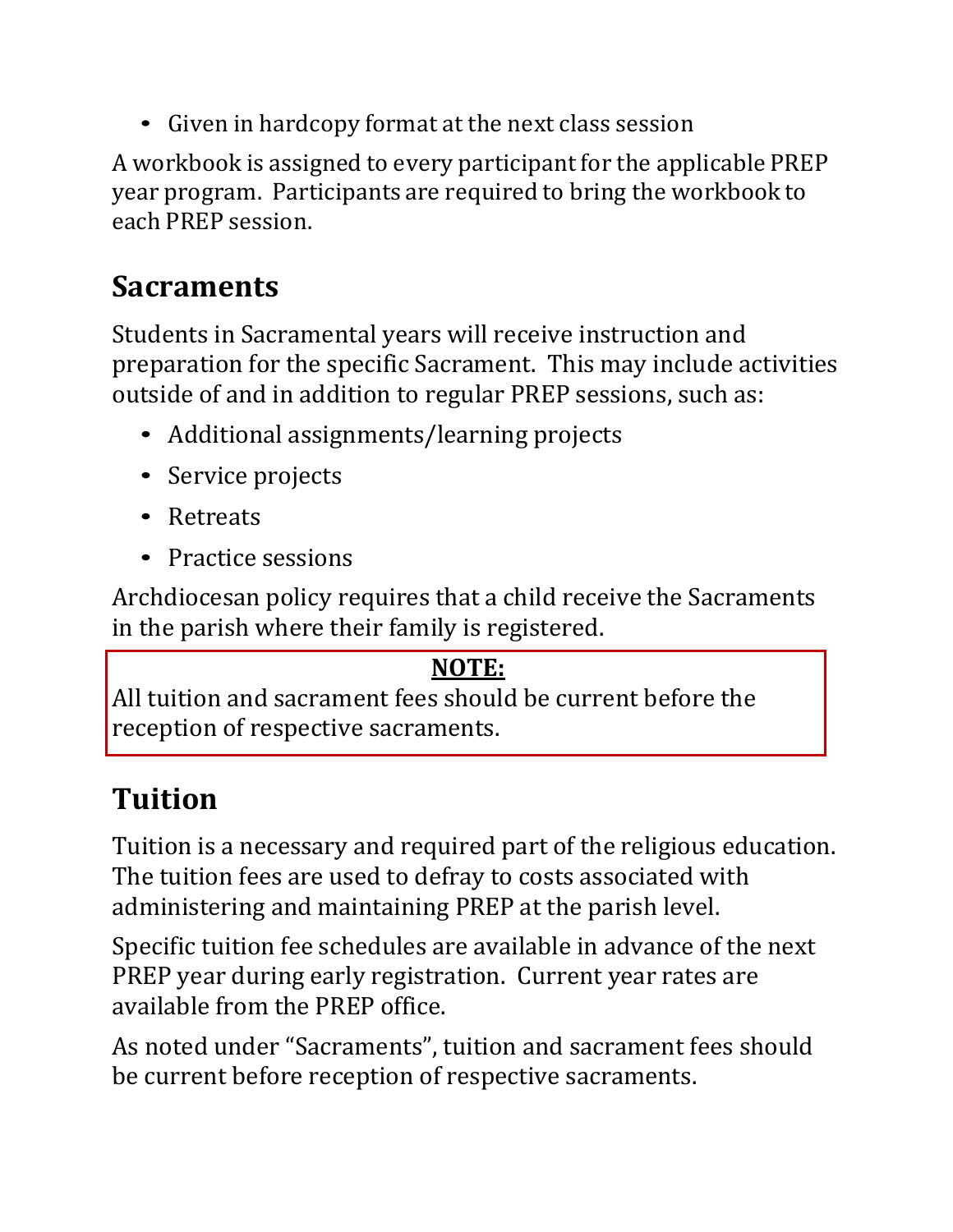### **Appendix A – PREP Program Useful Information**

### **CONTACTS:**

#### **Director, Religious Education**

NAME

PHONE: (215) 886-3014 EMAIL: gofpprep@comcast.net

#### **Rectory**

PHONE: (215) 887-1838 EMAIL: [queenofpeaceparish@comcast.net](mailto:queenofpeaceparish@comcast.net)

### **SNOW EMERGENCY & CANCELLATIONS**

Snow or other emergency closing information will be made available through local media at:

- Radio station KYW <sup>1060</sup> AM
- Online via [www.philadelphia.cbslocal.com;](http://www.philadelphia.cbslocal.com/) under the KYW News Radio banner
- Email notice whenever possible